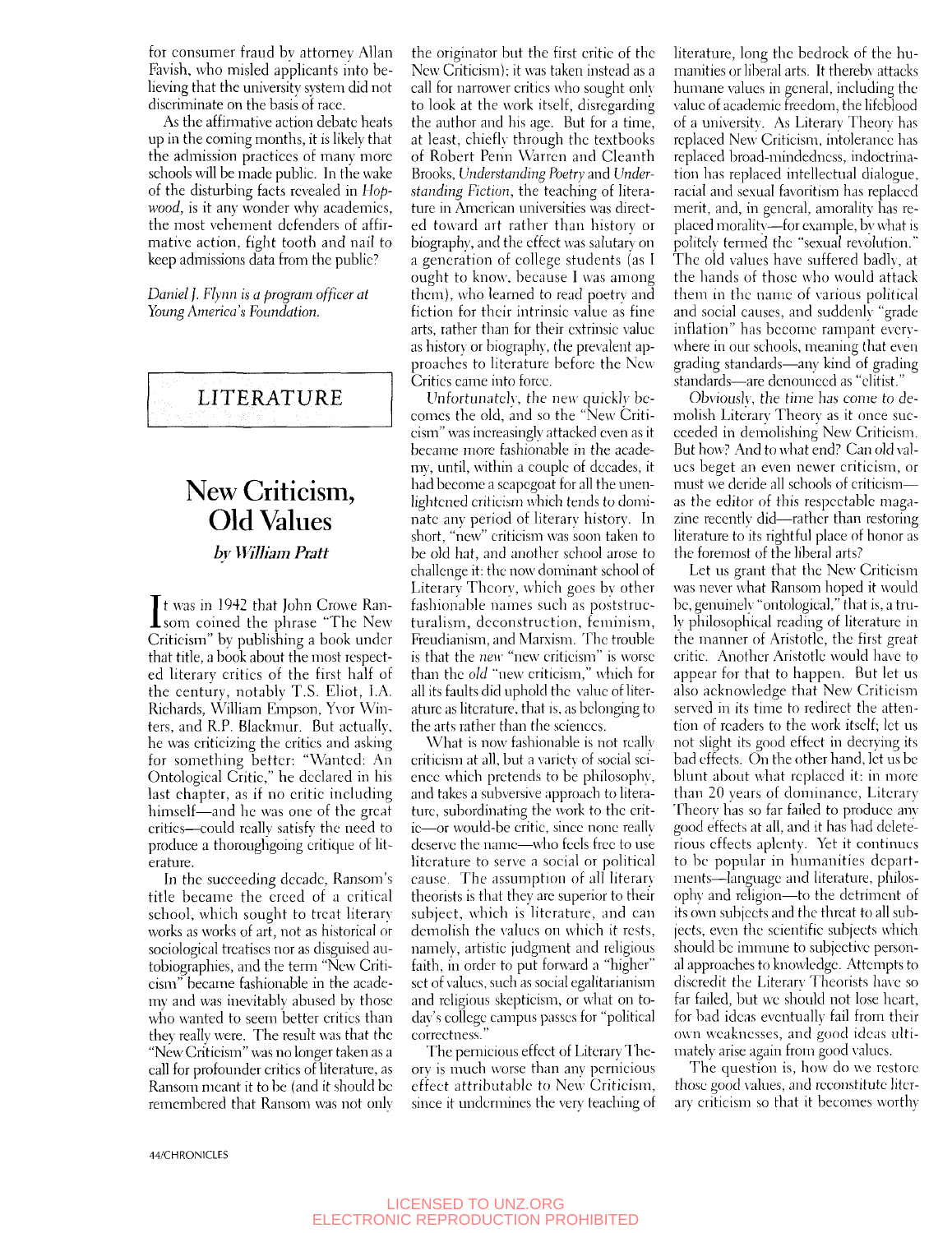once more of its subject, which is literature, the heart and soul of any legitimate educational system dedicated to the free exchange of ideas and the furthering of sound knowledge? We cannot go back to the former New Criticism, but we can try to extract from it the principles which enabled it to serve the old values well, and so reestablish literature—great literature, that is, the classics, not minor pieces of writing by negligible writers as central to the whole academic enterprise and a guide to human culture of any meaningful sort.

The very first principle was the belief that there is a supernatural order of reality, that God is not dead, and that the creation of works of art or literature is really what Simone Weil called "decreation," derived from the original creative act of God, not self-generated bv a human agency. Language is the medium of literature, and words are at best the Word of God, the incarnation of spirit in flesh, whatever may be the profane uses of language, and thus works of literature, which are made of language, regenerate the spirit in man; thcv are, as Robert Penn Warren put it in *Democracy and Poetrv,* "a nourishment of the soul."

It is a scandal todav for anyone to talk of soul, but Aristotle did not refrain from talking about it; why should human beings today, still deriving our literary knowledge and vocabulary from the Greek classics, be embarrassed to speak about souls and bodies, spirit and flesh? The very idea of "metaphysical" poetry which Eliot and other modern poets like Yeats and Pound wrote, and which Eliot celebrated in his criticism of the poetry of Donne and Marvell, depends on "the metaphysical theor\' of the substantial unity of the soul," as he put it, quoting Aristotle, in one of the most influential essays of the 20th century, "Tradition and the Individual Talent." So the first principle of the old New Critics was religious faith, belief in the sovereignty of God and the immortality of the soul. All the other principles derive from this fundamental conviction—anathema to Literary Theorists—that God exists and inspires real works of art.

The second principle of the old New Critics, as Allen Tate put it in another seminal essav, was that of "Literature as Knowledge," that literature is worth studying in its own right as art, not as a stepchild of politics. Again, Literary Theorists insist that all human knowledge is political in origin, meaning that it is not an end in itself but that it always serves the selfish human end of power over others. If you believe as they do that God is dead, then of course vou will be glad to reduce all human activity to the political realm, and will refuse to acknowledge that human beings may pursue unselfish ends, one of which is the creation of works of art. A work of art is admired for its beauty, not for its utility, and for its truthfulness, not for its hunger for power: to maintain that every work of art, literary or otherwise, has a political motive, is to give it a purely human, therefore pliysical, source and to deny that the impersonal ideals of beauty or truth have amthing to do with it. It was quite otherwise with the old New Critics, for whom the first principle of religious faith begot the second principle of literary knowledge.

There is a third principle deriving from the first two, and it is that new works of art can be created in any age, even in our own degenerate times, but that we only recognize such genuine new masterpieces by comparison with older masterpieces, the classics, and so we need standards of aesthetic judgment which come from studying the great literature of the past. Ransom said of his fellow Fugitive poets, who created classics of their own earlier in the century, that thev knew the classics, and so could compare their work with the very best. The whole basis of the liberal arts, of the education of free citizens, which descends to us from the Greeks and was renewed in the Renaissance, is the study of literary masterpieces. But this study is not limited to a fixed canon of works, because it changes over time, because we must "Make it New" as Pound insisted, because the order of classics is altered bv "the introduction of the new (the really new) work of art" as Eliot maintained in "Tradition and the Individual Talent."

To renew the principles of New Criticism, then, we would have to restore at least three of the old values of the past that are scoffed at by literary theorists of the present: I) belief in God and the immortality of the soul; 2) belief in art and literature as forms of knowledge that are intrinsically valid; and 3) belief in a historical tradition of masterpieces to be studied for their own value as works of art, as well as for developing the aesthetic judgment necessary to recognize and incorporate new masterpieces in the living tradition.

I could stop there, but I must add one

more principle which I think derives from the basic three that governed the New Critics at their best: they not only recognized new masterpieces but gave those works the critical examination the\' deserved, enabling other readers to understand and take pleasure in the best literature, whether it was old or new. The interpretation of new works follows the recognition that they are worthy of interpretation, and so the study of literature has to include the formation of taste, which is indispensable to any civilization worthy of the name. All literary study being comparative—the term "comparative literature" is a tautology—elucidation is as essential as evaluation in the process of understanding literary classics. Insofar as the New Criticism came to mean "close reading" of literary works detailed exegesis of a particular poem, storv, or play, the sort of careful interpretation which the French have long called *exposition du texte,* or what in theological language goes bv the name of hermencuties—it is a discipline of the mind in the translation of language into meaning. As Allen Tate put it, "All reading is translation, even in the mother tongue,' and there is no such thing as a purely literal interpretation of any piece of writing, including the Bible.

To restore the values of the old New-Critics, then, we would have to be willing to submit our judgment to the test of past classics and potentially new classics, never resting satisfied with any existing canon but constantly reexamining the masterpieces we have inherited for their humane content, their wisdom, their artistry, and keeping our minds open to the possibility that even now, today and tomorrow as well as vestcrdav, a new work might come our way which would have as much artistic merit as the great works we have come to know and revere. As Ezra Pound once put it, in his typically irascible way: "Damn your taste! Only let me sharpen your perceptions for a while and your taste will take care of itself."

The sort of new critic I am positing, who might replace the now regnant Literary Theorist, will not betray any of these four principles derived from the old New Critics, but will reevaluate the masterpieces of the past and recognize and interpret the masterpieces of the present and future, both for self-illumination and for the benefit of other readers. He (or she, if she is not a feminist) will approach literature as our common